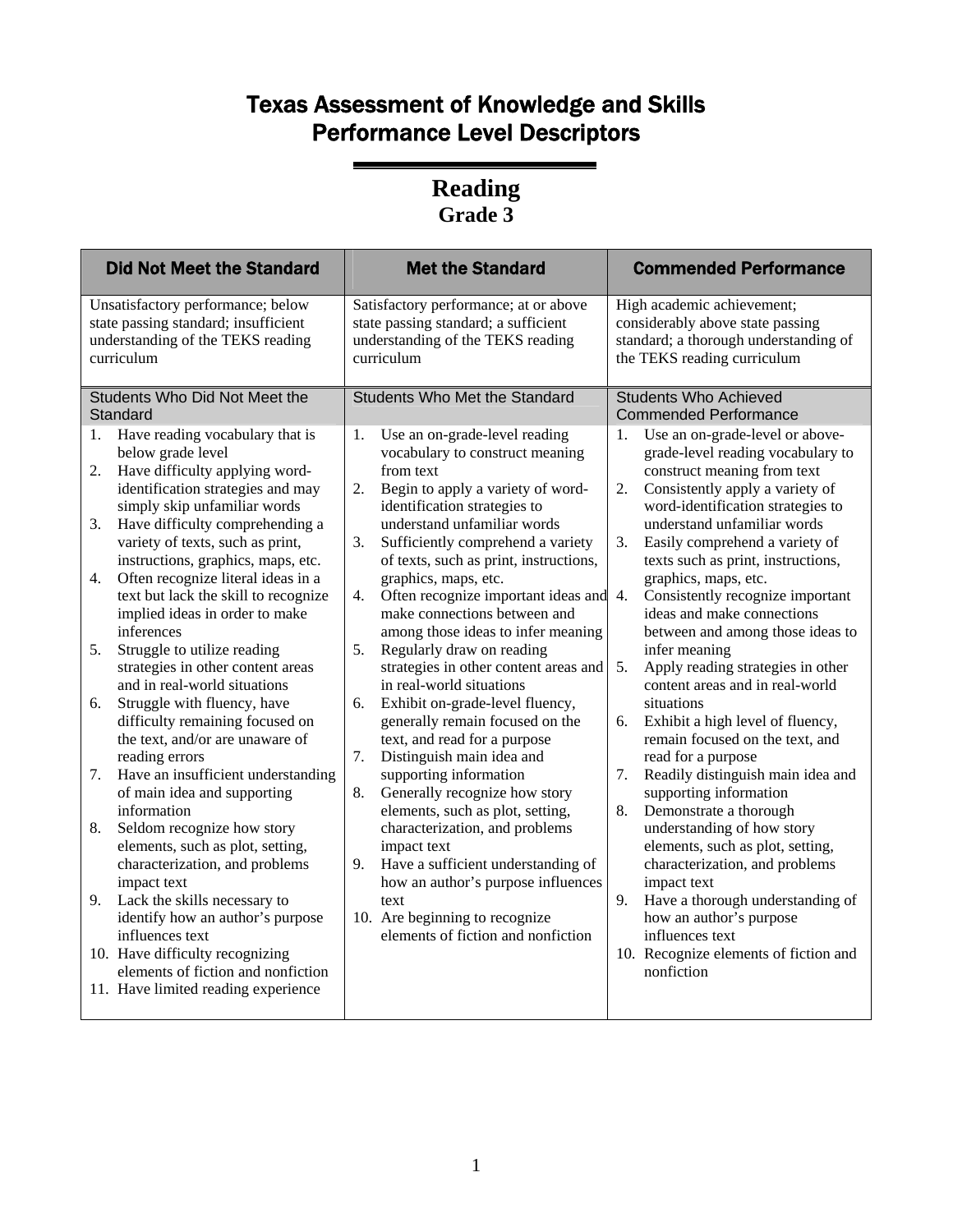| <b>Did Not Meet the Standard</b>                                                                                                                                                                                                                                                                                                                                                                                                                                                                                                                                                                                                                                                                                                                                                                                                                                                                                                                                                                                                                                                                                                      | <b>Met the Standard</b>                                                                                                                                                                                                                                                                                                                                                                                                                                                                                                                                                                                                                                                                                                                                                                                                                                                                                                                                                                                                                                                                                                                            | <b>Commended Performance</b>                                                                                                                                                                                                                                                                                                                                                                                                                                                                                                                                                                                                                                                                                                                                                                                                                                                                                                                                                                                                                                                                                                                            |
|---------------------------------------------------------------------------------------------------------------------------------------------------------------------------------------------------------------------------------------------------------------------------------------------------------------------------------------------------------------------------------------------------------------------------------------------------------------------------------------------------------------------------------------------------------------------------------------------------------------------------------------------------------------------------------------------------------------------------------------------------------------------------------------------------------------------------------------------------------------------------------------------------------------------------------------------------------------------------------------------------------------------------------------------------------------------------------------------------------------------------------------|----------------------------------------------------------------------------------------------------------------------------------------------------------------------------------------------------------------------------------------------------------------------------------------------------------------------------------------------------------------------------------------------------------------------------------------------------------------------------------------------------------------------------------------------------------------------------------------------------------------------------------------------------------------------------------------------------------------------------------------------------------------------------------------------------------------------------------------------------------------------------------------------------------------------------------------------------------------------------------------------------------------------------------------------------------------------------------------------------------------------------------------------------|---------------------------------------------------------------------------------------------------------------------------------------------------------------------------------------------------------------------------------------------------------------------------------------------------------------------------------------------------------------------------------------------------------------------------------------------------------------------------------------------------------------------------------------------------------------------------------------------------------------------------------------------------------------------------------------------------------------------------------------------------------------------------------------------------------------------------------------------------------------------------------------------------------------------------------------------------------------------------------------------------------------------------------------------------------------------------------------------------------------------------------------------------------|
| Unsatisfactory performance; below<br>state passing standard; insufficient<br>understanding of the TEKS reading<br>curriculum                                                                                                                                                                                                                                                                                                                                                                                                                                                                                                                                                                                                                                                                                                                                                                                                                                                                                                                                                                                                          | Satisfactory performance; at or above<br>state passing standard; a sufficient<br>understanding of the TEKS reading<br>curriculum                                                                                                                                                                                                                                                                                                                                                                                                                                                                                                                                                                                                                                                                                                                                                                                                                                                                                                                                                                                                                   | High academic achievement;<br>considerably above state passing<br>standard; a thorough understanding of<br>the TEKS reading curriculum                                                                                                                                                                                                                                                                                                                                                                                                                                                                                                                                                                                                                                                                                                                                                                                                                                                                                                                                                                                                                  |
| Students Who Did Not Meet the<br>Standard<br>Have reading vocabulary that is<br>1.<br>below grade level<br>Have difficulty applying word-<br>2.<br>identification strategies and may<br>simply skip unfamiliar words<br>Have difficulty comprehending a<br>3.<br>variety of texts, such as print,<br>instructions, graphics, maps, etc.<br>Often recognize literal ideas in a<br>4.<br>text but lack the skill to recognize<br>implied ideas in order to make<br>inferences<br>Struggle to utilize reading<br>5.<br>strategies in other content areas<br>and in real-world situations<br>Struggle with fluency, have<br>6.<br>difficulty remaining focused on<br>the text, and/or are unaware of<br>reading errors<br>7.<br>Have an insufficient<br>understanding of main idea and<br>supporting information<br>Seldom recognize how story<br>8.<br>elements, such as plot, setting,<br>characterization, and problem<br>resolution impact text<br>Lack the skills necessary to<br>9.<br>identify how an author's<br>perspective (judgments, biases,<br>attitude) and purpose influence<br>text<br>10. Have difficulty recognizing an | <b>Students Who Met the Standard</b><br>Use an on-grade-level reading<br>1.<br>vocabulary to construct meaning<br>from text<br>2.<br>Frequently apply a variety of<br>word-identification strategies to<br>understand unfamiliar words<br>3.<br>Sufficiently comprehend a variety<br>of texts, such as print,<br>instructions, graphics, maps, etc.<br>Often recognize important ideas<br>4.<br>and make connections between<br>and among those ideas to infer<br>meaning<br>5.<br>Regularly draw on reading<br>strategies in other content areas<br>and in real-world situations<br>Exhibit on-grade-level fluency,<br>6.<br>generally remain focused on the<br>text, and read for a purpose<br>7.<br>Distinguish main idea and<br>supporting information<br>Generally recognize how story<br>8.<br>elements, such as plot, setting,<br>characterization, and problem<br>resolution impact text<br>9.<br>Have a sufficient understanding of<br>how an author's perspective<br>(judgments, biases, attitude) and<br>purpose influence text<br>10. Recognize how an author's use of<br>literary techniques and<br>organizational structures conveys | <b>Students Who Achieved</b><br><b>Commended Performance</b><br>Use an on-grade-level or above-<br>1.<br>grade-level reading vocabulary to<br>construct meaning from text<br>2.<br>Consistently apply a variety of<br>word-identification strategies to<br>understand unfamiliar words<br>3.<br>Easily comprehend a variety of<br>texts, such as print, instructions,<br>graphics, maps, etc.<br>Consistently recognize important<br>4.<br>ideas and make connections<br>between and among those ideas to<br>infer meaning<br>Apply reading strategies in other<br>5.<br>content areas and in real-world<br>situations<br>Exhibit a high level of fluency,<br>6.<br>remain focused on the text, and<br>read for a purpose<br>7.<br>Readily distinguish main idea and<br>supporting information<br>Demonstrate a thorough<br>8.<br>understanding of how story<br>elements, such as plot, setting,<br>characterization, and problem<br>resolution impact text<br>9.<br>Evaluate how an author's<br>perspective (judgments, biases,<br>attitude) and purpose influence<br>text<br>10. Use critical-thinking skills to<br>understand how an author's use of |
| author's use of literary techniques<br>and more complex organizational<br>structures<br>11. Have limited reading experience                                                                                                                                                                                                                                                                                                                                                                                                                                                                                                                                                                                                                                                                                                                                                                                                                                                                                                                                                                                                           | ideas/meaning                                                                                                                                                                                                                                                                                                                                                                                                                                                                                                                                                                                                                                                                                                                                                                                                                                                                                                                                                                                                                                                                                                                                      | literary techniques and<br>organizational structures conveys<br>ideas/meaning                                                                                                                                                                                                                                                                                                                                                                                                                                                                                                                                                                                                                                                                                                                                                                                                                                                                                                                                                                                                                                                                           |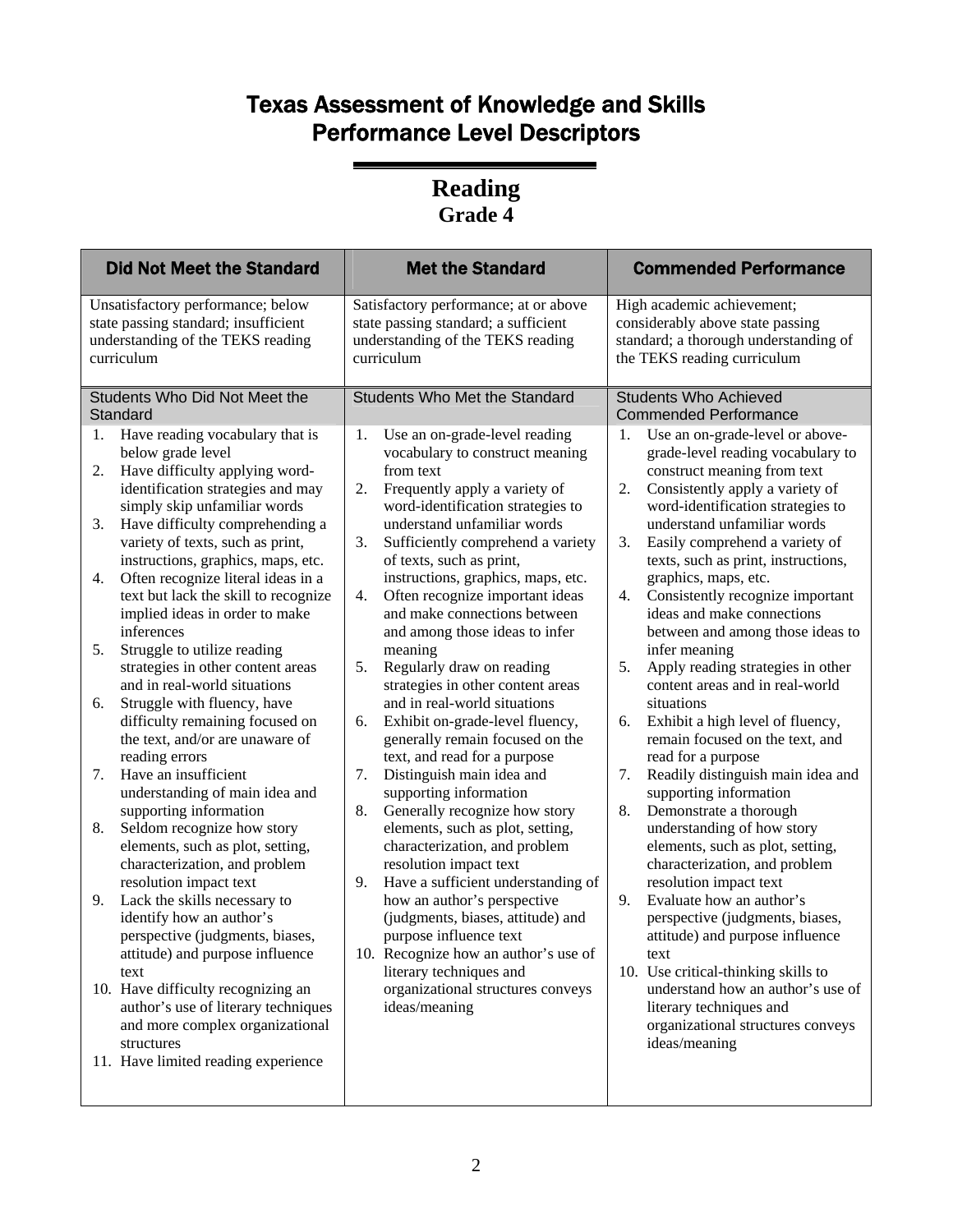| <b>Did Not Meet the Standard</b>                                                                                                                                                                                                                                                                                                                                                                                                                                                                                                                                                                                                                                                                                                                                                                                                                                                                                                                                                                                                                                                                                                                                                                                          | <b>Met the Standard</b>                                                                                                                                                                                                                                                                                                                                                                                                                                                                                                                                                                                                                                                                                                                                                                                                                                                                                                                                                                                                                                                                                                    | <b>Commended Performance</b>                                                                                                                                                                                                                                                                                                                                                                                                                                                                                                                                                                                                                                                                                                                                                                                                                                                                                                                                                                                                                                                                                                                                             |
|---------------------------------------------------------------------------------------------------------------------------------------------------------------------------------------------------------------------------------------------------------------------------------------------------------------------------------------------------------------------------------------------------------------------------------------------------------------------------------------------------------------------------------------------------------------------------------------------------------------------------------------------------------------------------------------------------------------------------------------------------------------------------------------------------------------------------------------------------------------------------------------------------------------------------------------------------------------------------------------------------------------------------------------------------------------------------------------------------------------------------------------------------------------------------------------------------------------------------|----------------------------------------------------------------------------------------------------------------------------------------------------------------------------------------------------------------------------------------------------------------------------------------------------------------------------------------------------------------------------------------------------------------------------------------------------------------------------------------------------------------------------------------------------------------------------------------------------------------------------------------------------------------------------------------------------------------------------------------------------------------------------------------------------------------------------------------------------------------------------------------------------------------------------------------------------------------------------------------------------------------------------------------------------------------------------------------------------------------------------|--------------------------------------------------------------------------------------------------------------------------------------------------------------------------------------------------------------------------------------------------------------------------------------------------------------------------------------------------------------------------------------------------------------------------------------------------------------------------------------------------------------------------------------------------------------------------------------------------------------------------------------------------------------------------------------------------------------------------------------------------------------------------------------------------------------------------------------------------------------------------------------------------------------------------------------------------------------------------------------------------------------------------------------------------------------------------------------------------------------------------------------------------------------------------|
| Unsatisfactory performance; below<br>state passing standard; insufficient<br>understanding of the TEKS reading<br>curriculum                                                                                                                                                                                                                                                                                                                                                                                                                                                                                                                                                                                                                                                                                                                                                                                                                                                                                                                                                                                                                                                                                              | Satisfactory performance; at or above<br>state passing standard; a sufficient<br>understanding of the TEKS reading<br>curriculum                                                                                                                                                                                                                                                                                                                                                                                                                                                                                                                                                                                                                                                                                                                                                                                                                                                                                                                                                                                           | High academic achievement;<br>considerably above state passing<br>standard; a thorough understanding of<br>the TEKS reading curriculum                                                                                                                                                                                                                                                                                                                                                                                                                                                                                                                                                                                                                                                                                                                                                                                                                                                                                                                                                                                                                                   |
| Students Who Did Not Meet the<br>Standard                                                                                                                                                                                                                                                                                                                                                                                                                                                                                                                                                                                                                                                                                                                                                                                                                                                                                                                                                                                                                                                                                                                                                                                 | <b>Students Who Met the Standard</b>                                                                                                                                                                                                                                                                                                                                                                                                                                                                                                                                                                                                                                                                                                                                                                                                                                                                                                                                                                                                                                                                                       | <b>Students Who Achieved</b><br><b>Commended Performance</b>                                                                                                                                                                                                                                                                                                                                                                                                                                                                                                                                                                                                                                                                                                                                                                                                                                                                                                                                                                                                                                                                                                             |
| Have reading vocabulary that is<br>1.<br>below grade level<br>Have difficulty applying word-<br>2.<br>identification strategies and may<br>simply skip unfamiliar words<br>Have difficulty comprehending a<br>3.<br>variety of texts, such as print,<br>instructions, graphics, maps, etc.<br>Often recognize literal ideas in a<br>4.<br>text but lack the skill to recognize<br>implied ideas in order to make<br>inferences<br>Struggle to utilize reading<br>5.<br>strategies in other content areas<br>and in real-world situations<br>Struggle with fluency, have<br>6.<br>difficulty remaining focused on<br>the text, and/or are unaware of<br>reading errors<br>Have an insufficient understanding<br>7.<br>of main idea and supporting<br>information<br>Seldom recognize how story<br>8.<br>elements, such as plot, setting,<br>characterization, and problem<br>resolution impact text<br>Lack the skills necessary to<br>9.<br>understand how an author's<br>perspective (judgments, biases,<br>attitude) and purpose influence<br>text<br>10. Have difficulty recognizing an<br>author's use of literary techniques<br>and more complex organizational<br>structures<br>11. Have limited reading experience | Use an on-grade-level reading<br>1.<br>vocabulary to construct meaning<br>from text<br>2.<br>Frequently apply a variety of<br>word-identification strategies to<br>understand unfamiliar words<br>3.<br>Sufficiently comprehend a variety<br>of texts, such as print,<br>instructions, graphics, maps, etc.<br>Often recognize important ideas<br>4.<br>and make connections between<br>and among those ideas to infer<br>meaning<br>5.<br>Regularly draw on reading<br>strategies in other content areas<br>and in real-world situations<br>Exhibit on-grade-level fluency,<br>6.<br>generally remain focused on the<br>text and read for a purpose<br>7.<br>Distinguish main idea and<br>supporting information<br>8.<br>Generally recognize how story<br>elements, such as plot, setting,<br>characterization, and problem<br>resolution impact text<br>Have a sufficient understanding of<br>9.<br>how an author's perspective<br>(judgments, biases, attitude) and<br>purpose influence text<br>10. Recognize how an author's use of<br>literary techniques and<br>organizational structures conveys<br>ideas/meaning | Use an on-grade-level or above-<br>1.<br>grade-level reading vocabulary to<br>construct meaning from text<br>Consistently apply a variety of<br>2.<br>word-identification strategies to<br>understand unfamiliar words<br>Easily comprehend a variety of<br>3.<br>texts, such as print, instructions,<br>graphics, maps, etc.<br>Consistently recognize important<br>4.<br>ideas and make connections<br>between and among those ideas<br>to infer meaning<br>Apply reading strategies in other<br>5.<br>content areas and in real-world<br>situations<br>Exhibit a high level of fluency,<br>6.<br>remain focused on the text, and<br>read for a purpose<br>7.<br>Readily distinguish main idea and<br>supporting information<br>8.<br>Demonstrate a thorough<br>understanding of how story<br>elements, such as plot, setting,<br>characterization, and problem<br>resolution impact text<br>Evaluate how an author's<br>9.<br>perspective (judgments, biases,<br>attitude) and purpose influence<br>text<br>10. Use critical-thinking skills to<br>understand how an author's use<br>of literary techniques and<br>organizational structures conveys<br>ideas/meaning |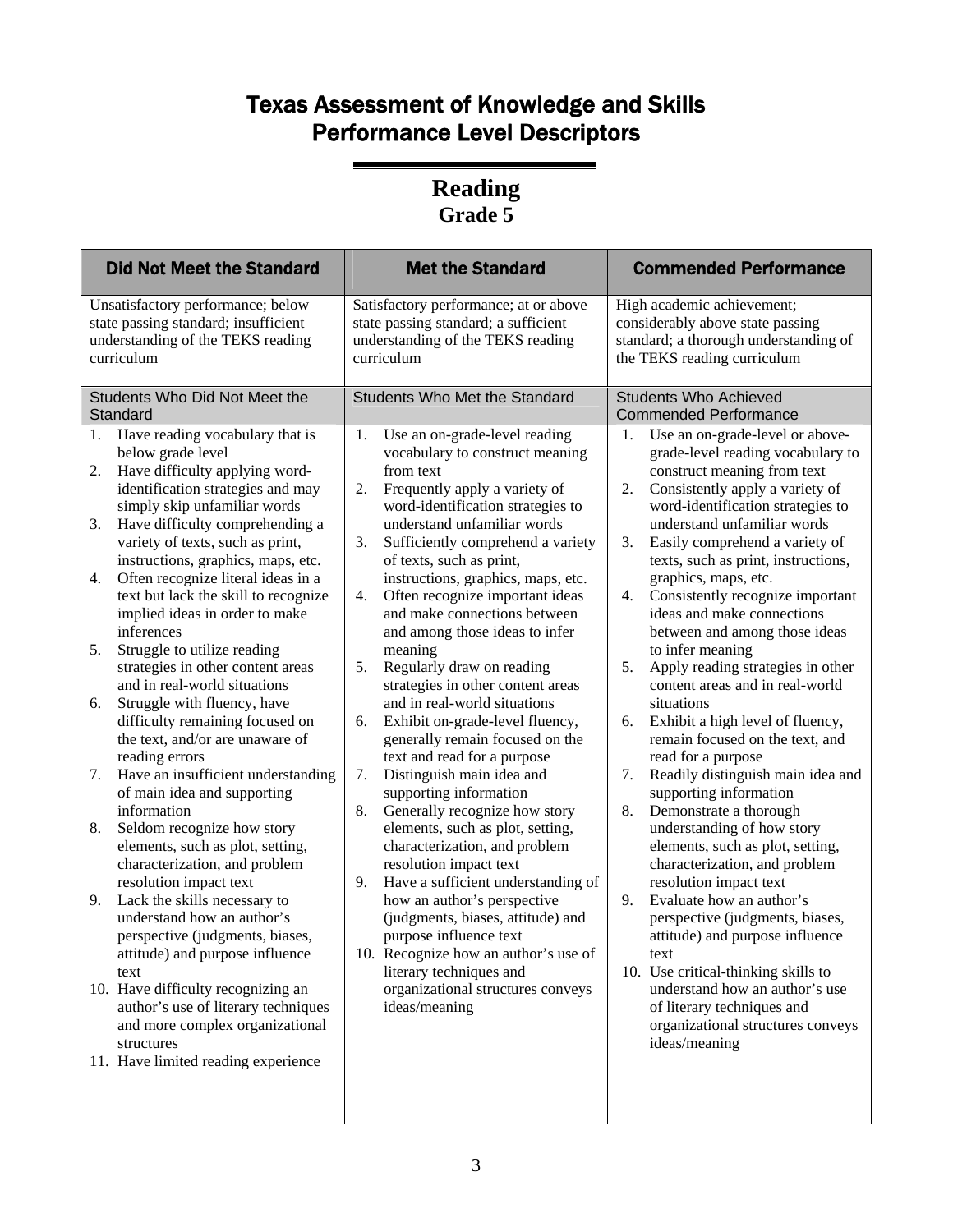| <b>Did Not Meet the Standard</b>                                                                                                                                                                                                                                                                                                                                                                                                                                                                                                                                                                                                                                                                                                                                                                                                                                                                                                                                                                                                                                                                       | <b>Met the Standard</b>                                                                                                                                                                                                                                                                                                                                                                                                                                                                                                                                                                                                                                                                                                                                                                                                                                                                                                                                                                                                                                                                                                | <b>Commended Performance</b>                                                                                                                                                                                                                                                                                                                                                                                                                                                                                                                                                                                                                                                                                                                                                                                                                                                                                                                                                                                                                                                                   |
|--------------------------------------------------------------------------------------------------------------------------------------------------------------------------------------------------------------------------------------------------------------------------------------------------------------------------------------------------------------------------------------------------------------------------------------------------------------------------------------------------------------------------------------------------------------------------------------------------------------------------------------------------------------------------------------------------------------------------------------------------------------------------------------------------------------------------------------------------------------------------------------------------------------------------------------------------------------------------------------------------------------------------------------------------------------------------------------------------------|------------------------------------------------------------------------------------------------------------------------------------------------------------------------------------------------------------------------------------------------------------------------------------------------------------------------------------------------------------------------------------------------------------------------------------------------------------------------------------------------------------------------------------------------------------------------------------------------------------------------------------------------------------------------------------------------------------------------------------------------------------------------------------------------------------------------------------------------------------------------------------------------------------------------------------------------------------------------------------------------------------------------------------------------------------------------------------------------------------------------|------------------------------------------------------------------------------------------------------------------------------------------------------------------------------------------------------------------------------------------------------------------------------------------------------------------------------------------------------------------------------------------------------------------------------------------------------------------------------------------------------------------------------------------------------------------------------------------------------------------------------------------------------------------------------------------------------------------------------------------------------------------------------------------------------------------------------------------------------------------------------------------------------------------------------------------------------------------------------------------------------------------------------------------------------------------------------------------------|
| Unsatisfactory performance; below<br>state passing standard; insufficient<br>understanding of the TEKS reading<br>curriculum                                                                                                                                                                                                                                                                                                                                                                                                                                                                                                                                                                                                                                                                                                                                                                                                                                                                                                                                                                           | Satisfactory performance; at or above<br>state passing standard; a sufficient<br>understanding of the TEKS reading<br>curriculum                                                                                                                                                                                                                                                                                                                                                                                                                                                                                                                                                                                                                                                                                                                                                                                                                                                                                                                                                                                       | High academic achievement;<br>considerably above state passing<br>standard; a thorough understanding of<br>the TEKS reading curriculum                                                                                                                                                                                                                                                                                                                                                                                                                                                                                                                                                                                                                                                                                                                                                                                                                                                                                                                                                         |
| Students Who Did Not Meet the<br>Standard                                                                                                                                                                                                                                                                                                                                                                                                                                                                                                                                                                                                                                                                                                                                                                                                                                                                                                                                                                                                                                                              | <b>Students Who Met the Standard</b>                                                                                                                                                                                                                                                                                                                                                                                                                                                                                                                                                                                                                                                                                                                                                                                                                                                                                                                                                                                                                                                                                   | <b>Students Who Achieved</b><br><b>Commended Performance</b>                                                                                                                                                                                                                                                                                                                                                                                                                                                                                                                                                                                                                                                                                                                                                                                                                                                                                                                                                                                                                                   |
| Have reading vocabulary that is<br>1.<br>below grade level<br>Have difficulty applying word-<br>2.<br>identification strategies and may<br>simply skip unfamiliar words<br>Have difficulty comprehending a<br>3.<br>variety of texts, such as print,<br>instructions, graphics, maps, etc.<br>Often recognize literal ideas in a<br>4.<br>text but lack the skill to recognize<br>implied ideas in order to make<br>inferences<br>Struggle to utilize reading<br>5.<br>strategies in other content areas<br>and in real-world situations<br>Struggle with fluency, have<br>6.<br>difficulty remaining focused on<br>the text, and/or are unaware of<br>reading errors<br>Have an insufficient understanding<br>7.<br>of main idea and supporting<br>information<br>Seldom recognize how story<br>8.<br>elements, such as plot, setting,<br>characterization, mood, and<br>problem resolution impact text<br>Lack the skills necessary to<br>9.<br>understand how an author's<br>perspective (judgments, biases,<br>attitude, tone) and purpose<br>influence text<br>10. Have difficulty recognizing an | 1.<br>Use an on-grade-level reading<br>vocabulary to construct meaning<br>from text<br>2.<br>Frequently apply a variety of<br>word-identification strategies to<br>understand unfamiliar words<br>3.<br>Sufficiently comprehend a variety<br>of texts, such as print,<br>instructions, graphics, maps, etc.<br>Often recognize important ideas<br>4.<br>and make connections between<br>and among those ideas to infer<br>meaning<br>5.<br>Regularly draw on reading<br>strategies in other content areas<br>and in real-world situations<br>Exhibit on-grade-level fluency,<br>6.<br>generally remain focused on the<br>text, and read for a purpose<br>7.<br>Distinguish main idea and<br>supporting information<br>Generally recognize how story<br>8.<br>elements, such as plot, setting,<br>characterization, mood, and<br>problem resolution impact text<br>9.<br>Have a sufficient understanding of<br>how an author's perspective<br>(judgments, biases, attitude, tone)<br>and purpose influence text<br>10. Recognize how an author's use of<br>literary techniques and<br>organizational structures conveys | Use an on-grade-level or above-<br>1.<br>grade-level reading vocabulary to<br>construct meaning from text<br>Consistently apply a variety of<br>2.<br>word-identification strategies to<br>understand unfamiliar words<br>3.<br>Easily comprehend a variety of<br>texts such as print, instructions,<br>graphics, maps, etc.<br>Consistently recognize important<br>4.<br>ideas and make connections<br>between and among those ideas<br>to infer meaning<br>Apply reading strategies in other<br>5.<br>content areas and in real-world<br>situations<br>Exhibit a high level of fluency,<br>6.<br>remain focused on the text, and<br>read for a purpose<br>Readily distinguish main idea and<br>7.<br>supporting information<br>8.<br>Demonstrate a thorough<br>understanding of how story<br>elements such as plot, setting,<br>characterization, mood, and<br>problem resolution impact text<br>Evaluate how an author's<br>9.<br>perspective (judgments, biases,<br>attitude, tone) and purpose<br>influence text<br>10. Use critical-thinking skills to<br>understand how an author's use |
| author's use of literary techniques<br>and more complex organizational<br>structures                                                                                                                                                                                                                                                                                                                                                                                                                                                                                                                                                                                                                                                                                                                                                                                                                                                                                                                                                                                                                   | ideas/meaning                                                                                                                                                                                                                                                                                                                                                                                                                                                                                                                                                                                                                                                                                                                                                                                                                                                                                                                                                                                                                                                                                                          | of literary techniques and<br>organizational structures conveys<br>ideas/meaning                                                                                                                                                                                                                                                                                                                                                                                                                                                                                                                                                                                                                                                                                                                                                                                                                                                                                                                                                                                                               |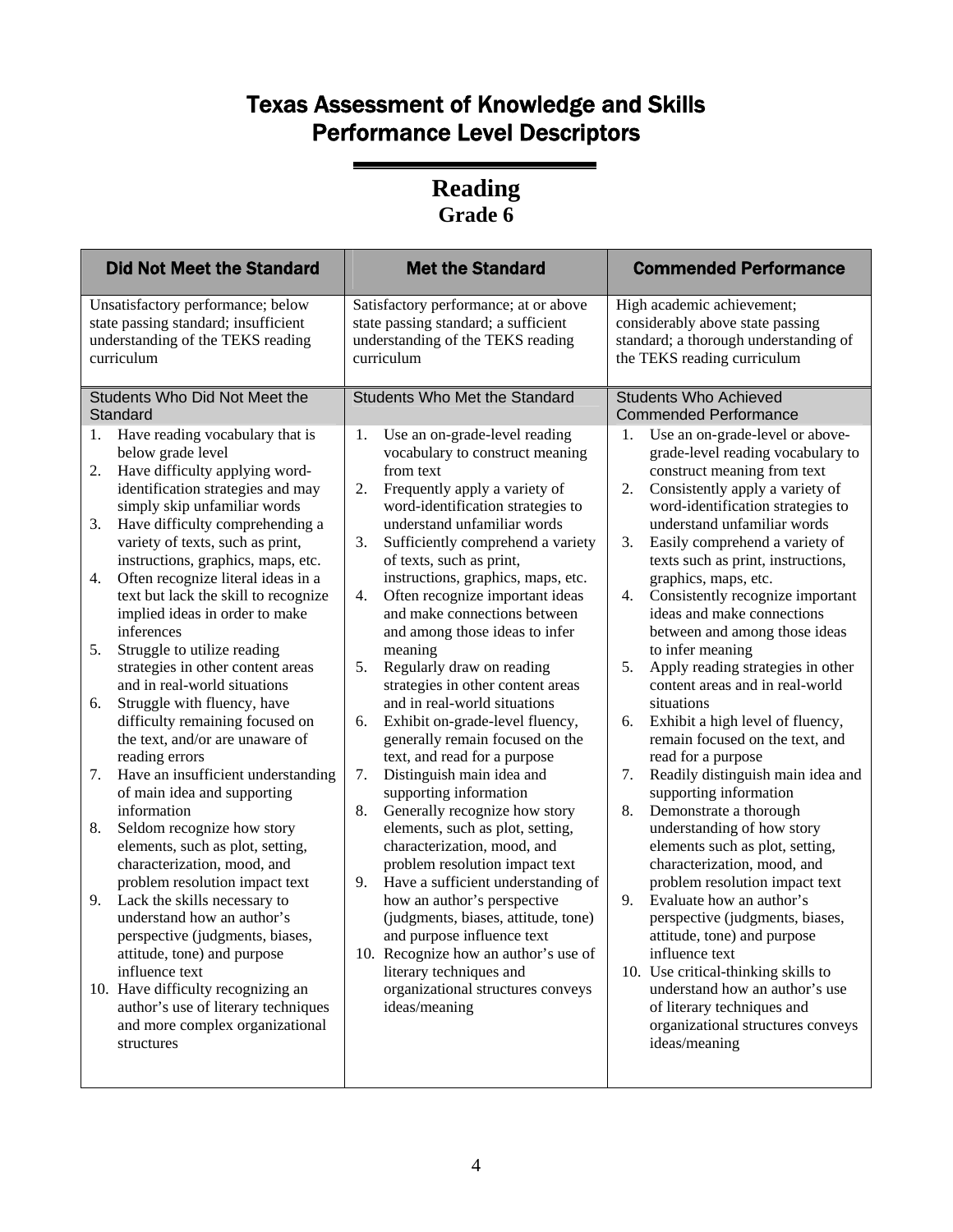| <b>Did Not Meet the Standard</b>                                                                                                                                                                                                                                                                                                                                                                                                                                                                                                                                                                                                                                                                                                                                                                                                                                                                                                                                                                                                                                                                                                                          | <b>Met the Standard</b>                                                                                                                                                                                                                                                                                                                                                                                                                                                                                                                                                                                                                                                                                                                                                                                                                                                                                                                                                                                                                                                                                                                 | <b>Commended Performance</b>                                                                                                                                                                                                                                                                                                                                                                                                                                                                                                                                                                                                                                                                                                                                                                                                                                                                                                                                                                                                                                                                                                |
|-----------------------------------------------------------------------------------------------------------------------------------------------------------------------------------------------------------------------------------------------------------------------------------------------------------------------------------------------------------------------------------------------------------------------------------------------------------------------------------------------------------------------------------------------------------------------------------------------------------------------------------------------------------------------------------------------------------------------------------------------------------------------------------------------------------------------------------------------------------------------------------------------------------------------------------------------------------------------------------------------------------------------------------------------------------------------------------------------------------------------------------------------------------|-----------------------------------------------------------------------------------------------------------------------------------------------------------------------------------------------------------------------------------------------------------------------------------------------------------------------------------------------------------------------------------------------------------------------------------------------------------------------------------------------------------------------------------------------------------------------------------------------------------------------------------------------------------------------------------------------------------------------------------------------------------------------------------------------------------------------------------------------------------------------------------------------------------------------------------------------------------------------------------------------------------------------------------------------------------------------------------------------------------------------------------------|-----------------------------------------------------------------------------------------------------------------------------------------------------------------------------------------------------------------------------------------------------------------------------------------------------------------------------------------------------------------------------------------------------------------------------------------------------------------------------------------------------------------------------------------------------------------------------------------------------------------------------------------------------------------------------------------------------------------------------------------------------------------------------------------------------------------------------------------------------------------------------------------------------------------------------------------------------------------------------------------------------------------------------------------------------------------------------------------------------------------------------|
| Unsatisfactory performance; below<br>state passing standard; insufficient<br>understanding of the TEKS reading<br>curriculum                                                                                                                                                                                                                                                                                                                                                                                                                                                                                                                                                                                                                                                                                                                                                                                                                                                                                                                                                                                                                              | Satisfactory performance; at or above<br>state passing standard; a sufficient<br>understanding of the TEKS reading<br>curriculum                                                                                                                                                                                                                                                                                                                                                                                                                                                                                                                                                                                                                                                                                                                                                                                                                                                                                                                                                                                                        | High academic achievement;<br>considerably above state passing<br>standard; a thorough understanding of<br>the TEKS reading curriculum                                                                                                                                                                                                                                                                                                                                                                                                                                                                                                                                                                                                                                                                                                                                                                                                                                                                                                                                                                                      |
| Students Who Did Not Meet the                                                                                                                                                                                                                                                                                                                                                                                                                                                                                                                                                                                                                                                                                                                                                                                                                                                                                                                                                                                                                                                                                                                             | <b>Students Who Met the Standard</b>                                                                                                                                                                                                                                                                                                                                                                                                                                                                                                                                                                                                                                                                                                                                                                                                                                                                                                                                                                                                                                                                                                    | <b>Students Who Achieved</b><br><b>Commended Performance</b>                                                                                                                                                                                                                                                                                                                                                                                                                                                                                                                                                                                                                                                                                                                                                                                                                                                                                                                                                                                                                                                                |
| Standard<br>Have reading vocabulary that is<br>1.<br>below grade level<br>Have difficulty applying word-<br>2.<br>identification strategies and may<br>simply skip unfamiliar words<br>Have difficulty comprehending a<br>3.<br>variety of texts, such as print,<br>instructions, graphics, maps, etc.<br>Often recognize literal ideas in a<br>4.<br>text but lack the skill to recognize<br>implied ideas in order to make<br>inferences<br>5.<br>Struggle to utilize reading<br>strategies in other content areas<br>and in real-world situations<br>Struggle with fluency, have<br>6.<br>difficulty remaining focused on<br>the text, and/or are unaware of<br>reading errors<br>Have an insufficient understanding<br>7.<br>of main idea and supporting<br>information<br>Seldom recognize how story<br>8.<br>elements, such as plot, setting,<br>characterization, mood, and<br>problem resolution impact text<br>Lack the skills necessary to<br>9.<br>understand how an author's<br>perspective (judgments, biases,<br>attitude, tone) and purpose<br>influence text<br>10. Have difficulty recognizing an<br>author's use of literary techniques | Use an on-grade-level reading<br>1.<br>vocabulary to construct meaning<br>from text<br>2.<br>Frequently apply a variety of<br>word-identification strategies to<br>understand unfamiliar words<br>3.<br>Sufficiently comprehend a variety<br>of texts, such as print,<br>instructions, graphics, maps, etc.<br>Often recognize important ideas<br>4.<br>and make connections between<br>and among those ideas to infer<br>meaning<br>5.<br>Regularly draw on reading<br>strategies in other content areas<br>and in real-world situations<br>Exhibit on-grade-level fluency,<br>6.<br>generally remain focused on the<br>text, and read for a purpose<br>7.<br>Distinguish main idea and<br>supporting information<br>Generally recognize how story<br>8.<br>elements, such as plot, setting,<br>characterization, mood, and<br>problem resolution impact text<br>9.<br>Have a sufficient understanding of<br>how an author's perspective<br>(judgments, biases, attitude, tone)<br>and purpose influence text<br>10. Recognize how an author's use of<br>literary techniques and<br>organizational structures conveys<br>ideas/meaning | Use an on-grade-level or above-<br>1.<br>grade-level reading vocabulary to<br>construct meaning from text<br>Consistently apply a variety of<br>2.<br>word-identification strategies to<br>understand unfamiliar words<br>3.<br>Easily comprehend a variety of<br>texts, such as print, instructions,<br>graphics, maps, etc.<br>Consistently recognize important<br>4.<br>ideas and make connections<br>between and among those ideas<br>to infer meaning<br>Apply reading strategies in other<br>5.<br>content areas and in real-world<br>situations<br>Exhibit a high level of fluency,<br>6.<br>remain focused on the text, and<br>read for a purpose<br>Readily distinguish main idea and<br>7.<br>supporting information<br>8.<br>Demonstrate a thorough<br>understanding of how story<br>elements, such as plot, setting,<br>characterization, mood, and<br>problem resolution impact text<br>9.<br>Evaluate how an author's<br>perspective (judgments, biases,<br>attitude, tone) and purpose<br>influence text<br>10. Use critical-thinking skills to<br>understand how author's use of<br>literary techniques and |
| and more complex organizational<br>structures                                                                                                                                                                                                                                                                                                                                                                                                                                                                                                                                                                                                                                                                                                                                                                                                                                                                                                                                                                                                                                                                                                             |                                                                                                                                                                                                                                                                                                                                                                                                                                                                                                                                                                                                                                                                                                                                                                                                                                                                                                                                                                                                                                                                                                                                         | organizational structures conveys<br>ideas/meaning                                                                                                                                                                                                                                                                                                                                                                                                                                                                                                                                                                                                                                                                                                                                                                                                                                                                                                                                                                                                                                                                          |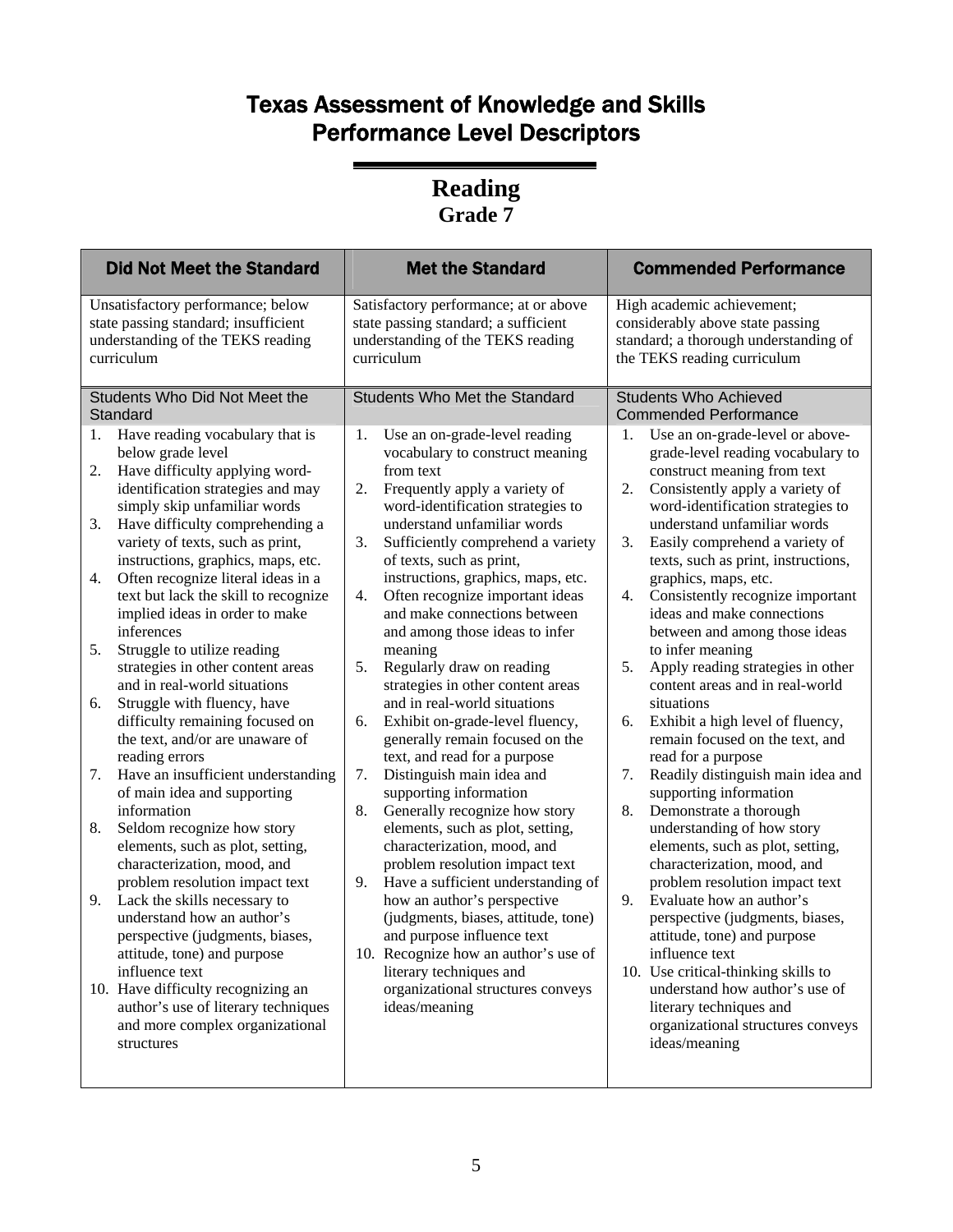| <b>Did Not Meet the Standard</b>                                                                                                                                                                                                                                                                                                                                                                                                                                                                                                                                                                                                                                                                                                                                                                                                                                                                                                                                                                                                                                                                                                                                                               | <b>Met the Standard</b>                                                                                                                                                                                                                                                                                                                                                                                                                                                                                                                                                                                                                                                                                                                                                                                                                                                                                                                                                                                                                                                                                                                 | <b>Commended Performance</b>                                                                                                                                                                                                                                                                                                                                                                                                                                                                                                                                                                                                                                                                                                                                                                                                                                                                                                                                                                                                                                                                                                                                                         |
|------------------------------------------------------------------------------------------------------------------------------------------------------------------------------------------------------------------------------------------------------------------------------------------------------------------------------------------------------------------------------------------------------------------------------------------------------------------------------------------------------------------------------------------------------------------------------------------------------------------------------------------------------------------------------------------------------------------------------------------------------------------------------------------------------------------------------------------------------------------------------------------------------------------------------------------------------------------------------------------------------------------------------------------------------------------------------------------------------------------------------------------------------------------------------------------------|-----------------------------------------------------------------------------------------------------------------------------------------------------------------------------------------------------------------------------------------------------------------------------------------------------------------------------------------------------------------------------------------------------------------------------------------------------------------------------------------------------------------------------------------------------------------------------------------------------------------------------------------------------------------------------------------------------------------------------------------------------------------------------------------------------------------------------------------------------------------------------------------------------------------------------------------------------------------------------------------------------------------------------------------------------------------------------------------------------------------------------------------|--------------------------------------------------------------------------------------------------------------------------------------------------------------------------------------------------------------------------------------------------------------------------------------------------------------------------------------------------------------------------------------------------------------------------------------------------------------------------------------------------------------------------------------------------------------------------------------------------------------------------------------------------------------------------------------------------------------------------------------------------------------------------------------------------------------------------------------------------------------------------------------------------------------------------------------------------------------------------------------------------------------------------------------------------------------------------------------------------------------------------------------------------------------------------------------|
| Unsatisfactory performance; below<br>state passing standard; insufficient<br>understanding of the TEKS reading<br>curriculum                                                                                                                                                                                                                                                                                                                                                                                                                                                                                                                                                                                                                                                                                                                                                                                                                                                                                                                                                                                                                                                                   | Satisfactory performance; at or above<br>state passing standard; a sufficient<br>understanding of the TEKS reading<br>curriculum                                                                                                                                                                                                                                                                                                                                                                                                                                                                                                                                                                                                                                                                                                                                                                                                                                                                                                                                                                                                        | High academic achievement;<br>considerably above state passing<br>standard; a thorough understanding of<br>the TEKS reading curriculum                                                                                                                                                                                                                                                                                                                                                                                                                                                                                                                                                                                                                                                                                                                                                                                                                                                                                                                                                                                                                                               |
| Students Who Did Not Meet the<br>Standard                                                                                                                                                                                                                                                                                                                                                                                                                                                                                                                                                                                                                                                                                                                                                                                                                                                                                                                                                                                                                                                                                                                                                      | <b>Students Who Met the Standard</b>                                                                                                                                                                                                                                                                                                                                                                                                                                                                                                                                                                                                                                                                                                                                                                                                                                                                                                                                                                                                                                                                                                    | <b>Students Who Achieved</b><br><b>Commended Performance</b>                                                                                                                                                                                                                                                                                                                                                                                                                                                                                                                                                                                                                                                                                                                                                                                                                                                                                                                                                                                                                                                                                                                         |
| Have reading vocabulary that is<br>1.<br>below grade level<br>Have difficulty applying word-<br>2.<br>identification strategies and may<br>simply skip unfamiliar words<br>Have difficulty comprehending a<br>3.<br>variety of texts, such as print,<br>instructions, graphics, maps, etc.<br>Often recognize literal ideas in a<br>4.<br>text but lack the skill to recognize<br>implied ideas in order to make<br>inferences<br>Struggle to utilize reading<br>5.<br>strategies in other content areas<br>and in real-world situations<br>Struggle with fluency, have<br>6.<br>difficulty remaining focused on<br>the text, and/or are unaware of<br>reading errors<br>Have an insufficient understanding<br>7.<br>of main idea and supporting<br>information<br>Seldom recognize how story<br>8.<br>elements, such as plot, setting,<br>characterization, mood, and<br>problem resolution impact text<br>9.<br>Lack the skills necessary to<br>understand how an author's<br>perspective (judgments, biases,<br>attitude, tone) and purpose<br>influence text<br>10. Have difficulty recognizing an<br>author's use of literary techniques<br>and more complex organizational<br>structures | Use an on-grade-level reading<br>1.<br>vocabulary to construct meaning<br>from text<br>2.<br>Frequently apply a variety of<br>word-identification strategies to<br>understand unfamiliar words<br>3.<br>Sufficiently comprehend a variety<br>of texts, such as print,<br>instructions, graphics, maps, etc.<br>Often recognize important ideas<br>4.<br>and make connections between<br>and among those ideas to infer<br>meaning<br>5.<br>Regularly draw on reading<br>strategies in other content areas<br>and in real-world situations<br>Exhibit on-grade-level fluency,<br>6.<br>generally remain focused on the<br>text, and read for a purpose<br>7.<br>Distinguish main idea and<br>supporting information<br>8.<br>Generally recognize how story<br>elements, such as plot, setting,<br>characterization, mood, and<br>problem resolution impact text<br>Have a sufficient understanding of<br>9.<br>how an author's perspective<br>(judgments, biases, attitude, tone)<br>and purpose influence text<br>10. Recognize how an author's use of<br>literary techniques and<br>organizational structures conveys<br>ideas/meaning | Use an on-grade-level or above-<br>1.<br>grade-level reading vocabulary to<br>construct meaning from text<br>Consistently apply a variety of<br>2.<br>word-identification strategies to<br>understand unfamiliar words<br>3.<br>Easily comprehend a variety of<br>texts, such as print, instructions,<br>graphics, maps, etc.<br>Consistently recognize important<br>4.<br>ideas and make connections<br>between and among those ideas<br>to infer meaning<br>Apply reading strategies in other<br>5.<br>content areas and in real-world<br>situations<br>Exhibit a high level of fluency,<br>6.<br>remain focused on the text, and<br>read for a purpose<br>Readily distinguish main idea and<br>7.<br>supporting information<br>8.<br>Demonstrate a thorough<br>understanding of how story<br>elements, such as plot, setting,<br>characterization, mood, and<br>problem resolution impact text<br>9.<br>Evaluate how an author's<br>perspective (judgments, biases,<br>attitude, tone) and purpose<br>influence text<br>10. Use critical-thinking skills to<br>understand how an author's use<br>of literary techniques and<br>organizational structures conveys<br>ideas/meaning |
|                                                                                                                                                                                                                                                                                                                                                                                                                                                                                                                                                                                                                                                                                                                                                                                                                                                                                                                                                                                                                                                                                                                                                                                                |                                                                                                                                                                                                                                                                                                                                                                                                                                                                                                                                                                                                                                                                                                                                                                                                                                                                                                                                                                                                                                                                                                                                         |                                                                                                                                                                                                                                                                                                                                                                                                                                                                                                                                                                                                                                                                                                                                                                                                                                                                                                                                                                                                                                                                                                                                                                                      |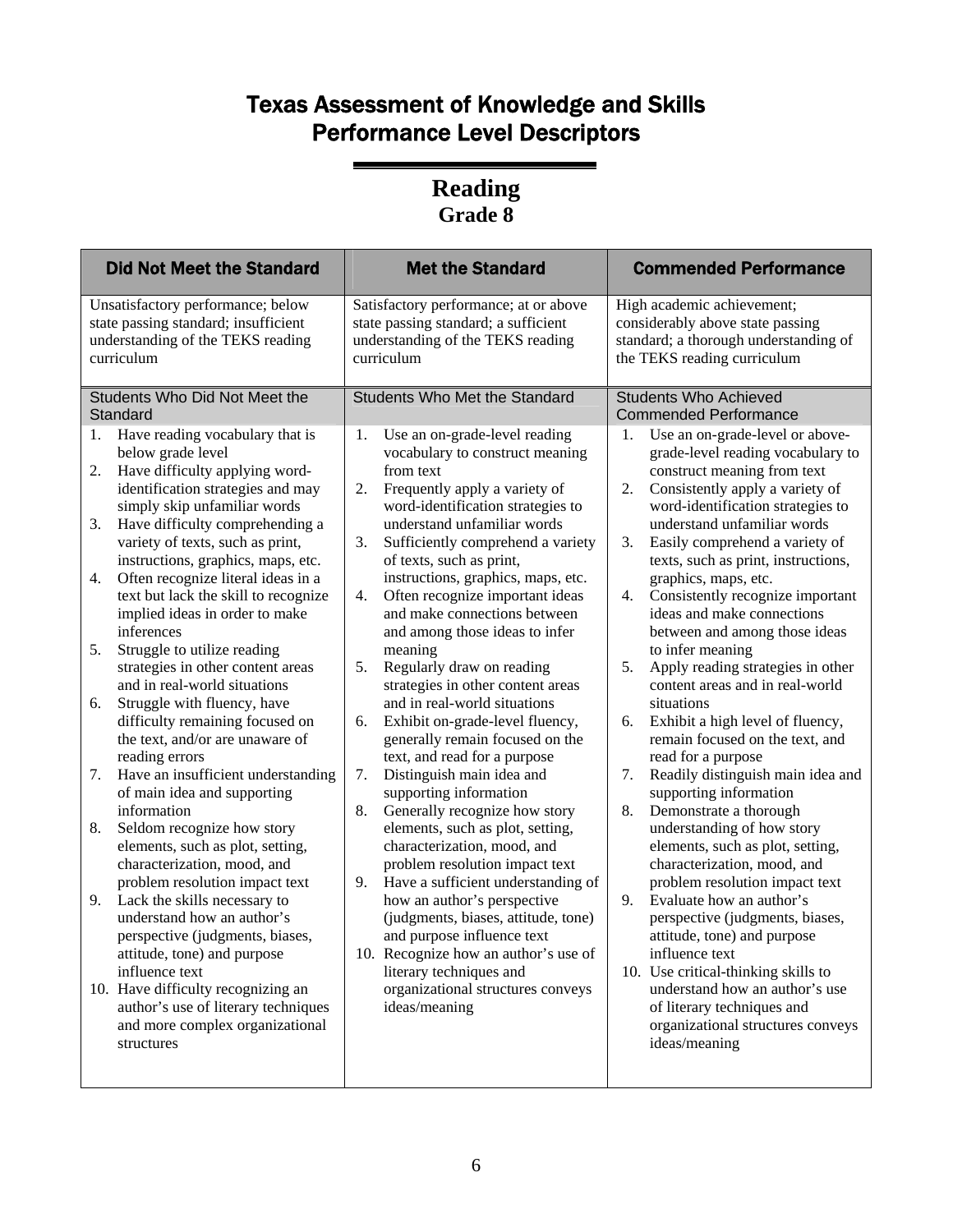## Texas Assessment of Knowledge and Skills Distinguishing Features

# **Reading**

| <b>GRADE 3</b>                                                                                                                                                                                                                                                                                                                    | <b>GRADE 4</b>                                                                                                                                                                                                                                                                                                                                                        | <b>GRADE 5</b>                                                                                                                                                                                                                                                                                                                                                                                                                                 |
|-----------------------------------------------------------------------------------------------------------------------------------------------------------------------------------------------------------------------------------------------------------------------------------------------------------------------------------|-----------------------------------------------------------------------------------------------------------------------------------------------------------------------------------------------------------------------------------------------------------------------------------------------------------------------------------------------------------------------|------------------------------------------------------------------------------------------------------------------------------------------------------------------------------------------------------------------------------------------------------------------------------------------------------------------------------------------------------------------------------------------------------------------------------------------------|
| Did Not Meet the Standard vs.<br><b>Met the Standard</b>                                                                                                                                                                                                                                                                          | <b>Did Not Meet the Standard</b><br>vs. Met the Standard                                                                                                                                                                                                                                                                                                              | Did Not Meet the Standard vs.<br><b>Met the Standard</b>                                                                                                                                                                                                                                                                                                                                                                                       |
| <b>Students Who Met the Standard</b><br>1. Are beginning to recognize<br>story elements in a variety of<br>texts, both fiction and<br>nonfiction<br>2. Are beginning to apply<br>critical-thinking skills and use<br>text evidence to support<br>conclusions<br>3. Are beginning to use context<br>clues and word-analysis skills | <b>Students Who Met the Standard</b><br>1. Are developing a familiarity<br>with story elements in a variety<br>of texts, both fiction and<br>nonfiction<br>Are developing critical-<br>2.<br>thinking skills to improve<br>comprehension and make<br>connections across text<br>3.<br>Are developing the ability to<br>use context clues and word-<br>analysis skills | <b>Students Who Met the Standard</b><br>1. Are strengthening their<br>familiarity with a variety of<br>more complex texts, both<br>fiction and nonfiction<br>Are strengthening their<br>2.<br>critical-thinking skills by<br>applying multiple strategies to<br>improve comprehension and<br>make connections across texts<br>Are strengthening their ability<br>3.<br>to use context clues and word-<br>analysis skills to support<br>meaning |
|                                                                                                                                                                                                                                                                                                                                   |                                                                                                                                                                                                                                                                                                                                                                       |                                                                                                                                                                                                                                                                                                                                                                                                                                                |
| <b>GRADE 3</b>                                                                                                                                                                                                                                                                                                                    | <b>GRADE 4</b>                                                                                                                                                                                                                                                                                                                                                        | <b>GRADE 5</b>                                                                                                                                                                                                                                                                                                                                                                                                                                 |
| Met the Standard vs.<br><b>Commended Performance</b>                                                                                                                                                                                                                                                                              | Met the Standard vs.<br><b>Commended Performance</b>                                                                                                                                                                                                                                                                                                                  | Met the Standard vs.<br><b>Commended Performance</b>                                                                                                                                                                                                                                                                                                                                                                                           |